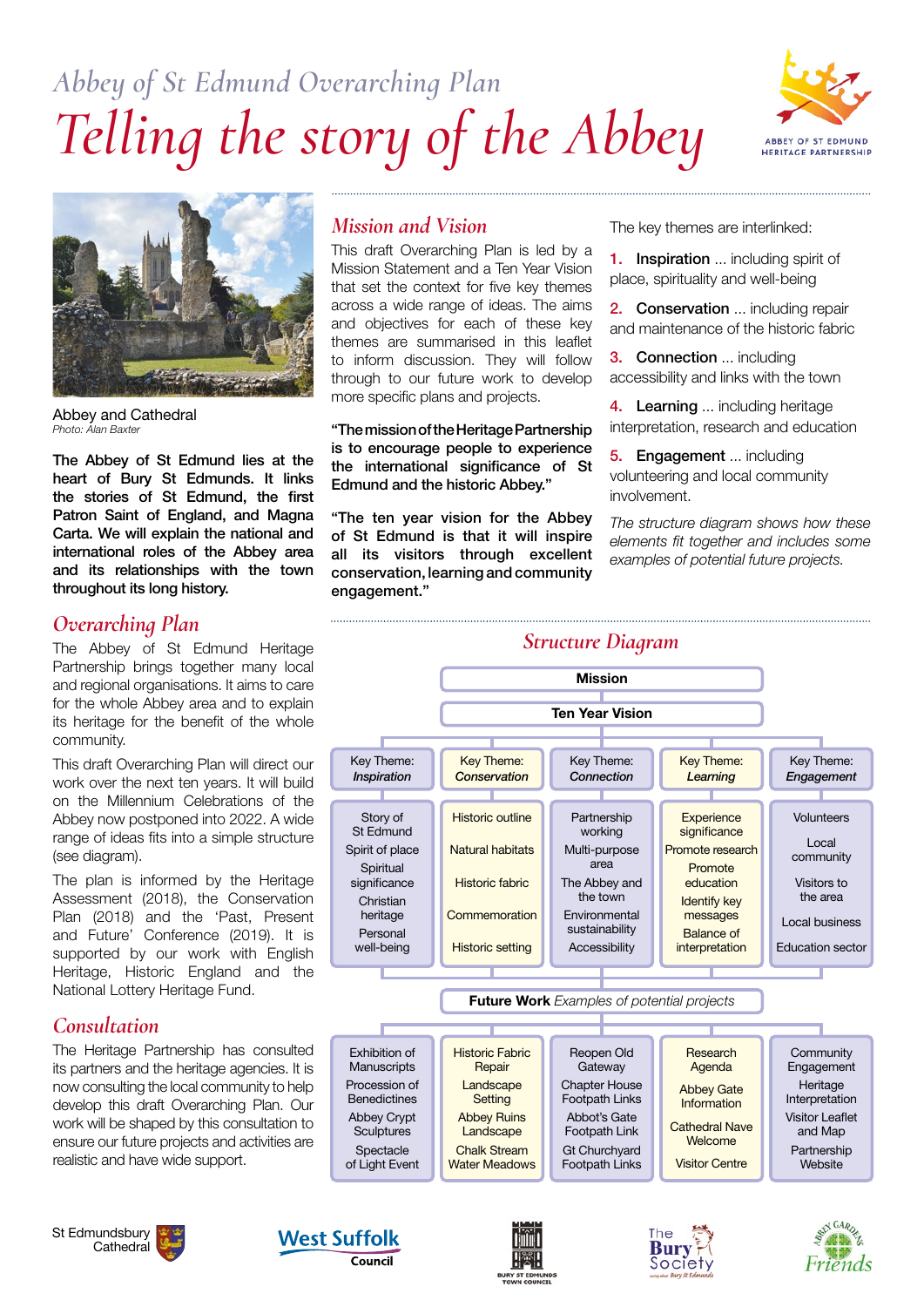#### *Abbey of St Edmund Overarching Plan November 2021*

#### *1: Inspiration*

The Inspiration key theme includes spirit of place, spirituality and wellbeing. It is important in achieving our mission and understanding the origins and development of Bury St Edmunds and its people.

The main aim is to tell the history and legends of St Edmund, King and Martyr. He was a prominent East Anglian Christian King. He was the first patron saint of England and a focus for international pilgrimage for five centuries.

We will promote the role of St Edmund in English history. We will also explain the long history of the Abbey across the whole area including the contested narratives of the differences in power and wealth between the Abbey, the town, the rich and the poor.

The Abbey has a special spirit of place and has been sacred since the dawn of history. It is focussed on the location of the Shrine of St Edmund over the ruins of the Abbey Crypt. We will encourage reverence for this spiritual inheritance and highlight the range of church services and other events that continue in the area today.

The Abbey area has deep spiritual significance and we will welcome visitors of all faiths and none. We will explore the beliefs of pre-Christian settlers and the growth of Christian settlement in the River Lark valley.



Abbey Ruins from Cathedral Tower *Photo: Rachel Clover, Cathedral Head Verger*



Visitors to the Abbey *Photo: Alan Baxter*

We will recognise all religious traditions and encourage the growing trend in contemporary pilgrimage. The Abbey has a long Christian heritage. We will explain the Rule of St Benedict that governed the life of the Abbey and the ancient traditions of national and international pilgrimage. We will describe the Reformation and the Dissolution of the Abbey by Henry VIII in 1539 and chart the growth of local Christian and other churches in Bury St Edmunds in the centuries that followed.

The primary purpose of this key theme will be to help promote the personal well-being of visitors to the Abbey. This will include inspiring rest, learning and enjoyment and encouraging mutual respect between visitors. We will enhance the tranquillity of the Abbey area, promote various heritage activities and encourage informal leisure and children's play.

#### *2: Conservation*

The Conservation key theme includes the repair and maintenance of the historic fabric. The physical remains of the Abbey are continually crumbling as a result of weather erosion and visitor erosion. Excellent heritage conservation must be a priority if we are to hand on the ruins in good condition to future generations.

Our first aim will be to highlight the historic layout of the Abbey to local people and visitors. This includes the river valley site, the Abbey's defences, the secular and the sacred areas and the wider setting. We know that much of the medieval Abbey and the remains of the

Anglo-Saxon town beneath it lie under metres of demolition rubble

We will aim to conserve natural habitats and the rare chalk streams of the River Lark and the River Linnet. We will enhance the landscape setting of the Abbey ruins and continue the high quality maintenance of the formal gardens. We want to develop a distinctive landscape around the ruins and research the medieval management of the water meadows.

We will encourage excellent conservation of the historic fabric and identify priorities to catch up with the backlog of repairs. Maintenance should not damage the historic fabric and best practice techniques must be used. It will be important to ensure that visitors respect the historic fabric of the Abbey ruins.

Commemoration is part of the Abbey visitor experience. We will continue to maintain the various tombs and memorials including the memorials to the Protestant Martyrs and the medieval massacre of local Jews. We will also commemorate significant anniversaries and events and consider suitable new public memorials.

And finally, we will help to tackle climate change and coordinate environmental conservation through the Local Plan and through our work with the heritage agencies. We will highlight key views into and out of the area and identify key historic buildings and routes.









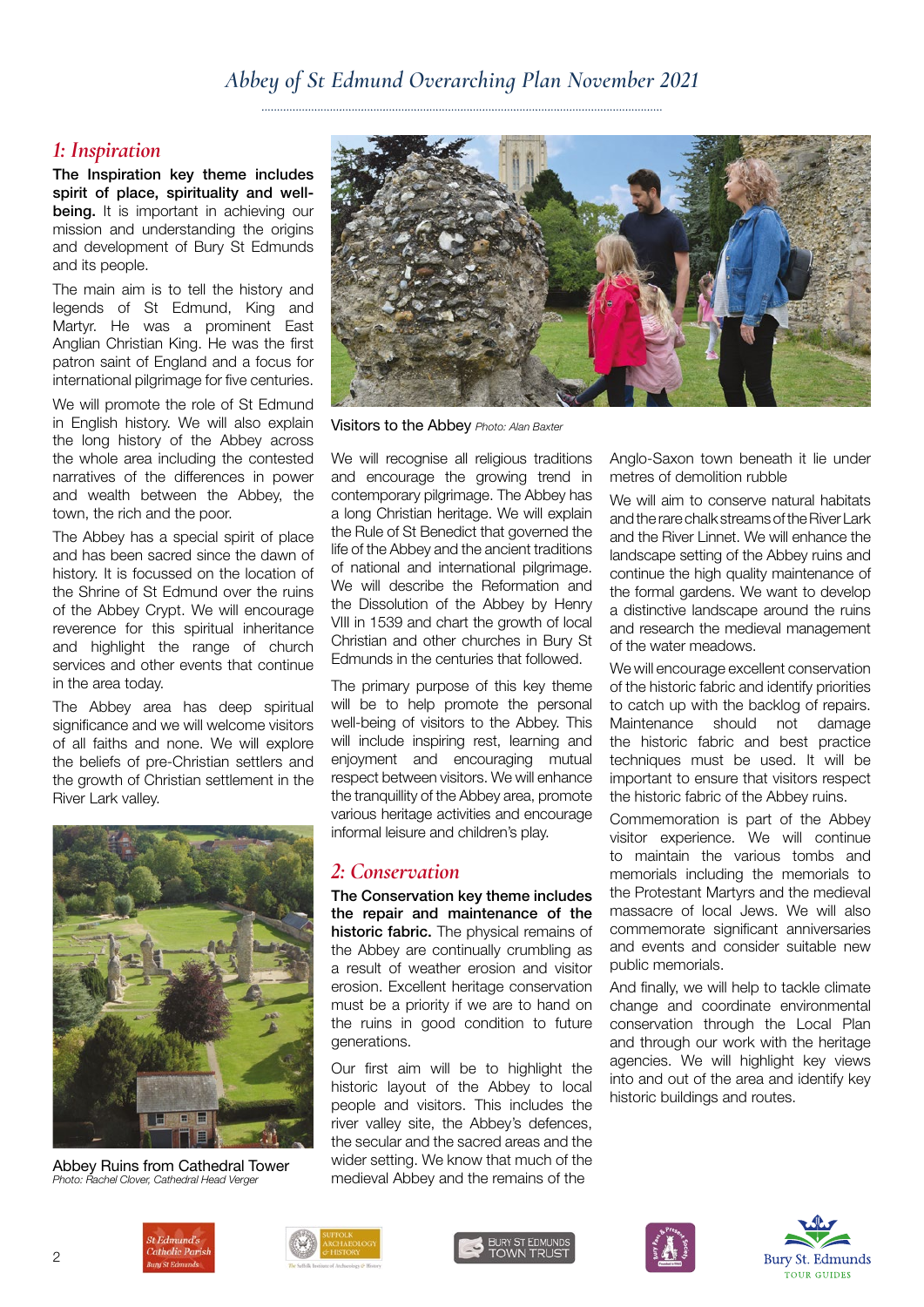## *3: Connection*

The Connection key theme includes accessibility and links with surrounding areas. The various parts of the Abbey area have been managed differently by the various landowners and organisations involved over several centuries since the Reformation. The aim now is to join it all up.

We will continue to promote partnership working across the whole Abbey of St Edmund area. The Heritage Partnership is playing a leading role in this and intends to become established as an independent charity. We must maintain the trust of our partner organisations and in particular we must build our links with the local community.

We will aim to present the whole Abbey of St Edmund area as a multi-purpose visitor attraction for heritage and leisure. This will include the setting of the Abbey Ruins and the Abbey Gardens in the wider landscape and the town beyond. We will develop the footpath network as a framework for heritage interpretation. We will link the Abbey with other heritage attractions and we will unite the whole area (see map).

The relationships between the Abbey and the town have been competitive and sometimes turbulent. We want to improve links with better signposting and visitor information. And we will do more to involve local tourist groups and to help drive local business growth.

But none of this would be right unless we can promote environmental sustainability. We will sustain a diverse natural environment and protect the historic built environment. We will reduce unnecessary use of resources and encourage the use of public transport.

It will also be important to develop equal accessibility for all and improve physical access in and around the Abbey area. We will work to integrate the multiple access points and routes across the area. And we will improve signage and footpath routes to public transport and car parks.

# *4: Learning*

The Learning key theme includes heritage interpretation, research and education. It joins up the various elements that can enable visitors to understand the significance of the Abbey and all that it represents. We want to help people experience the many rich stories of the past in the context of modern life.

We aim to provide a Visitor Orientation Centre in the longer term. In the shorter term, we have published a visitor leaflet and we intend to provide attractive information panels, an outdoor education area and guided pilgrimage visits.

We will promote further research into the Abbey. We will draw up an overall research agenda, complete reporting of major excavations and undertake a geophysical survey. We will develop a deeper understanding of the archaeology and history of the Abbey and the spirituality of St Edmund.

We will promote education for all across the whole Abbey area. We aim to help develop a flexible education programme and coordinate provision with other local providers. We will seek to coordinate the work of the Town Guides and the Cathedral Guides.

We will identify the key messages that will be needed to help interpret the heritage of the Abbey and the town. We will work with English Heritage to develop a Heritage Interpretation Plan. And we will work with visitors to identify and refresh our key messages.

We will strike the right balance between presenting heritage information amongst the ruins and elsewhere in the Abbey area. We will balance presenting this information on conventional panels and on smart technology. We want to provide explanatory labels and a guide book and we will provide personalised interpretation by our tour guides.